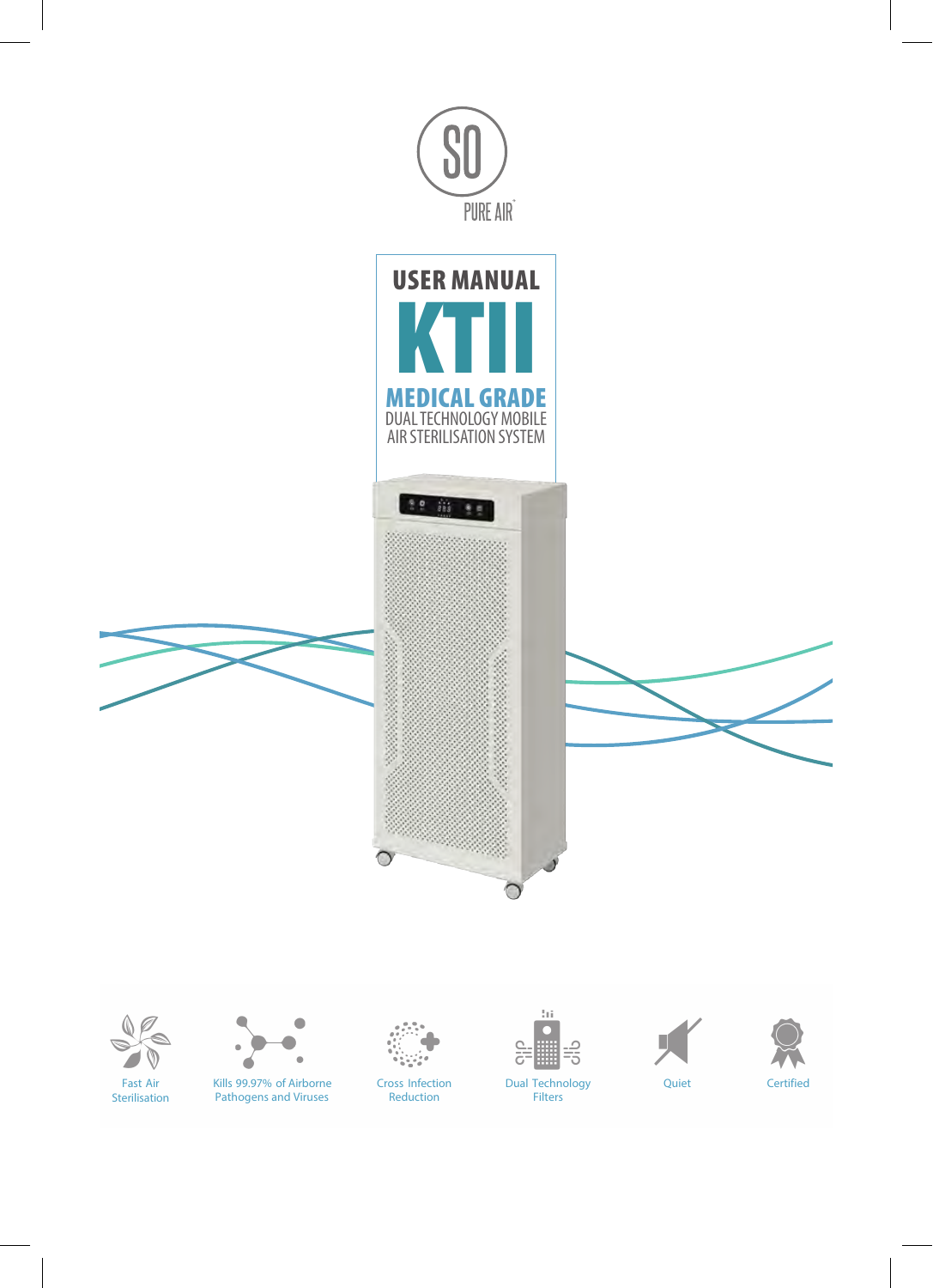# UPGRADE YOUR WARRANTY

**Every So Pure KTll is supplied with a 2 year warranty against manufacturing defects. You can also obtain a free upgrade to a 5 year warranty by registering the product with So Pure.** 

#### To obtain the 5 year warranty simply:

- **• Email sales@sopureair.co.uk with the following details**
- **• Company name**
- **• Company address, including postcode**
- **• Contact name**
- **• Main contact telephone number and email address**
- **• Location of machine (address if different to above and floor/room details if applicable)**
- **• Serial number of machine (located on a label on the rear of the machine)**
- **• Date of purchase/lease**

**Please register your product within 30 days of receipt. Registering your product also ensures that we will contact you after 12 months as a reminder to book your first free of charge annual maintenance service.**

**This does not affect your statutory rights**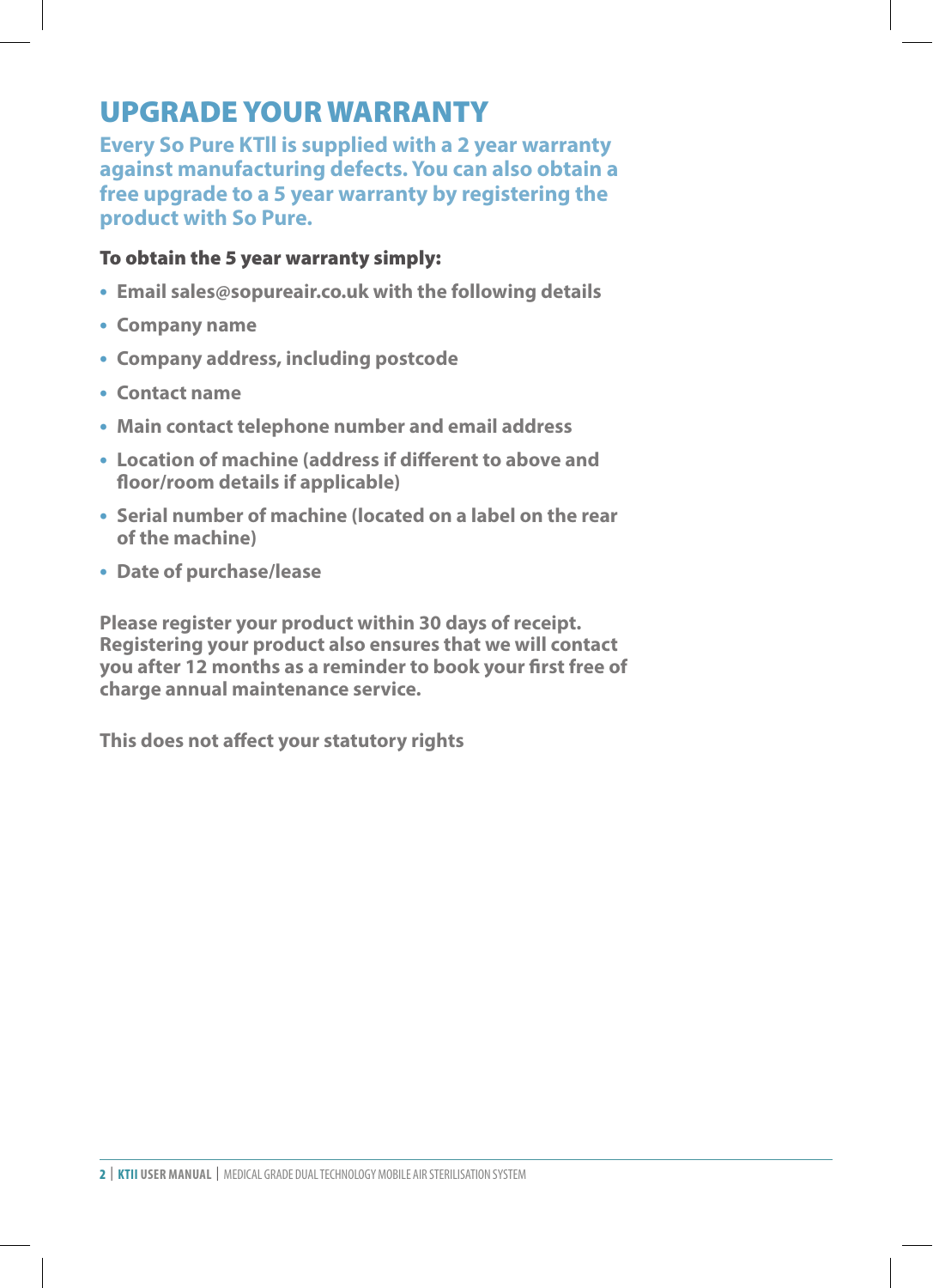## Thank you for purchasing the KTll Air Steriliser.

**This unit is designed to provide consistent and reliable indoor air quality over a long service life. To ensure the product is used safely and correctly, please read this user manual carefully prior to installation.**

**It is important that the unit is operated and maintained in accordance with these instructions for continued troublefree use.**

**All our products are constantly being reviewed and updated to maintain optimum performance. If the contents of this manual are inconsistent with the actual product, please contact us immediately in order that we can provide the best possible assistance and service for you.**

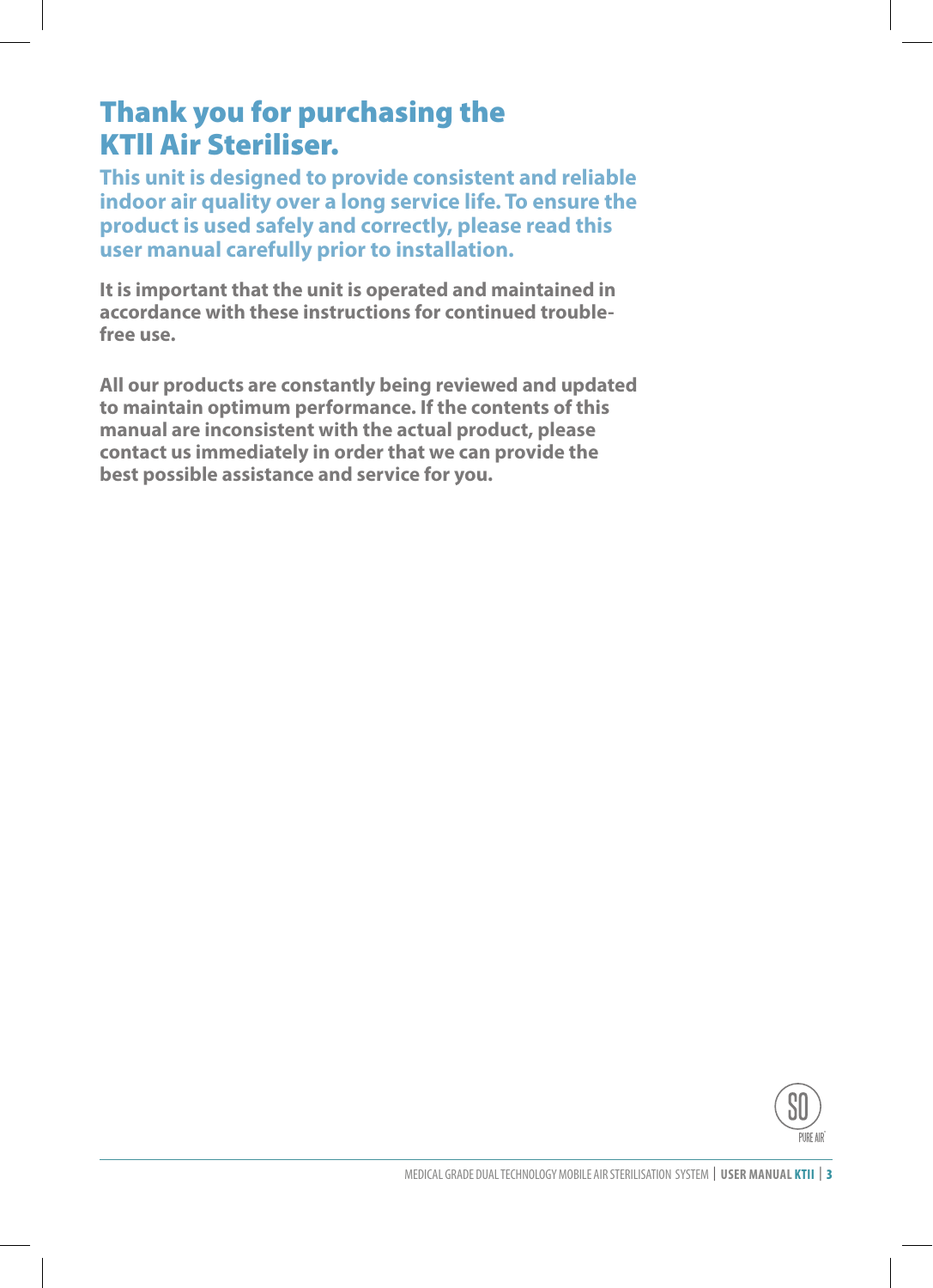## Product Description

**This product uses high-quality components, such as ultraviolet lamps and multiple air filters, to disinfect and sterilise the air in the room in which it is installed. Air is circulated through the unit at a rate of up to 1200m³/h to provide high efficiency sterilisation throughout the day, reducing aerosol and droplet infection transmission of bacteria and viruses.**

**This air sterilisation process is completely harmless and therefore the unit can be operated at any time of the day, whether the area is occupied or not. The KTll is equipped with the following air sterilisation components:** 

- **• High quality, long life washable nylon primary filter**
- **• Ultraviolet (UV-C) lamps**
- **• Medical grade H14 fibreglass HEPA PM 2.5 filter removal efficiency 99.9%-99.97% @ 0.3μm**
- **• Ultra-large absorption area honeycomb activated carbon filter**

## Technical Parameters

| <b>Circulation air volume</b>                         | $1200m^3/h$                   | <b>UVC</b> lamp power         | 2x 8.8W     |
|-------------------------------------------------------|-------------------------------|-------------------------------|-------------|
| <b>Input voltage/ Rated power</b>                     | 220-240V~50Hz(110W)           |                               |             |
| Natural bacteria extinction rate                      |                               | $\geq$ 99.9%                  |             |
| UV radiation intensity (1m vertically below the lamp) | $18 \mu W/cm^2$               |                               |             |
| <b>UV lamp life</b>                                   | $\approx$ 8000H               | <b>Noise</b>                  | $\leq$ 65dB |
| UV leakage (30cm around the device)                   |                               | $\leq 1 \mu W/cm^2$           |             |
| Ozone residual concentration                          |                               | $\leq$ 0.005mg/m <sup>3</sup> |             |
| <b>Ambient temperature</b>                            | $5^{\circ}$ C-40 $^{\circ}$ C | <b>Relative humidity</b>      | ≤80%        |
| <b>MACHINE SIZE:</b>                                  |                               |                               |             |
| 1335x575x335mm                                        |                               |                               |             |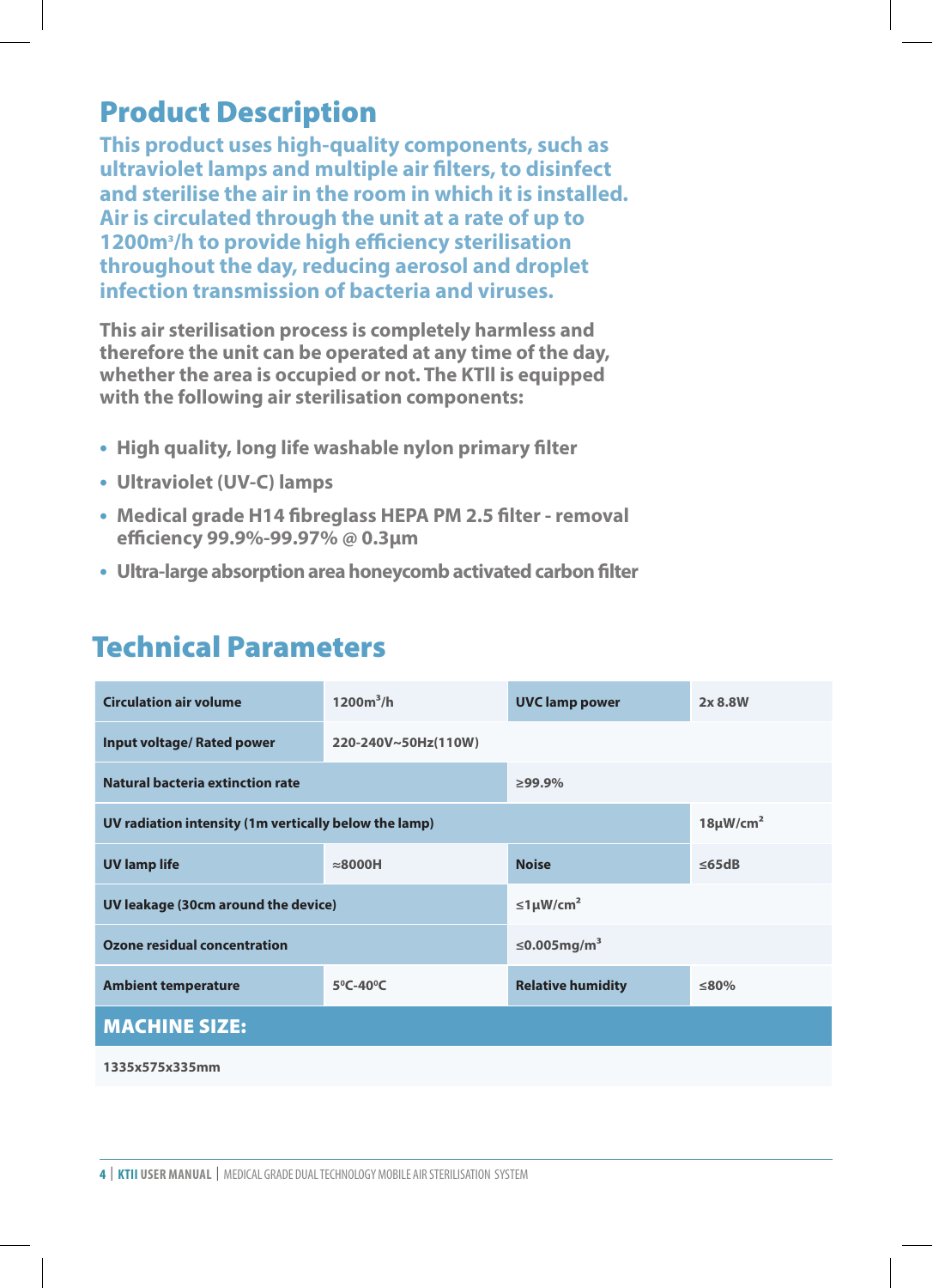# Applicable Areas of Use

**Suitable for air disinfection in any indoor space, including public areas. The space can remain occupied during operation.**

# Installation & Use

- **1. Please connect to 230VAC 50Hz mains power, using the power supply cable supplied with the unit. Connecting to any other voltage/frequency or using an incorrect power supply cable may cause damage to the product and void the warranty**
- **2. Please do not use any volatile chemicals near the machine. If the unit is exposed to these chemicals it may cause damage or produce a fire**
- **3. Please leave at least 20cm of space around the machine when it is operating and only use in a dry, indoor environment**

# Introduction to Function & Use

**The UV-C lamp sterilisation function operates automatically when the unit is switched on. The effectiveness of the sterilisation effect is improved by increasing the fan speed, to increase the volume of air circulation.**

**Touch the on/off symbol on the fascia to turn the unit on. The Sterilise indicator will illuminate to show that the UV-C lamps are operating. Touch the fan speed symbol to change the fan speed manually.**

# Principles of Sterilisation & Elimination of Micro-Organisms

#### How to Use:

**The KTll has two built-in ultraviolet (UV-C) lamps, which uses ultraviolet light to sterilise air circulating through the unit. Further air sterilisation and purification is carried out by the multiple filters, including a medical grade H14 HEPA filter and activated carbon filter. This combination of ultraviolet light and filters removes and kills bacteria and viruses present in the air, eliminating odours and other pollutants and delivering sterilised air back into the room.** 

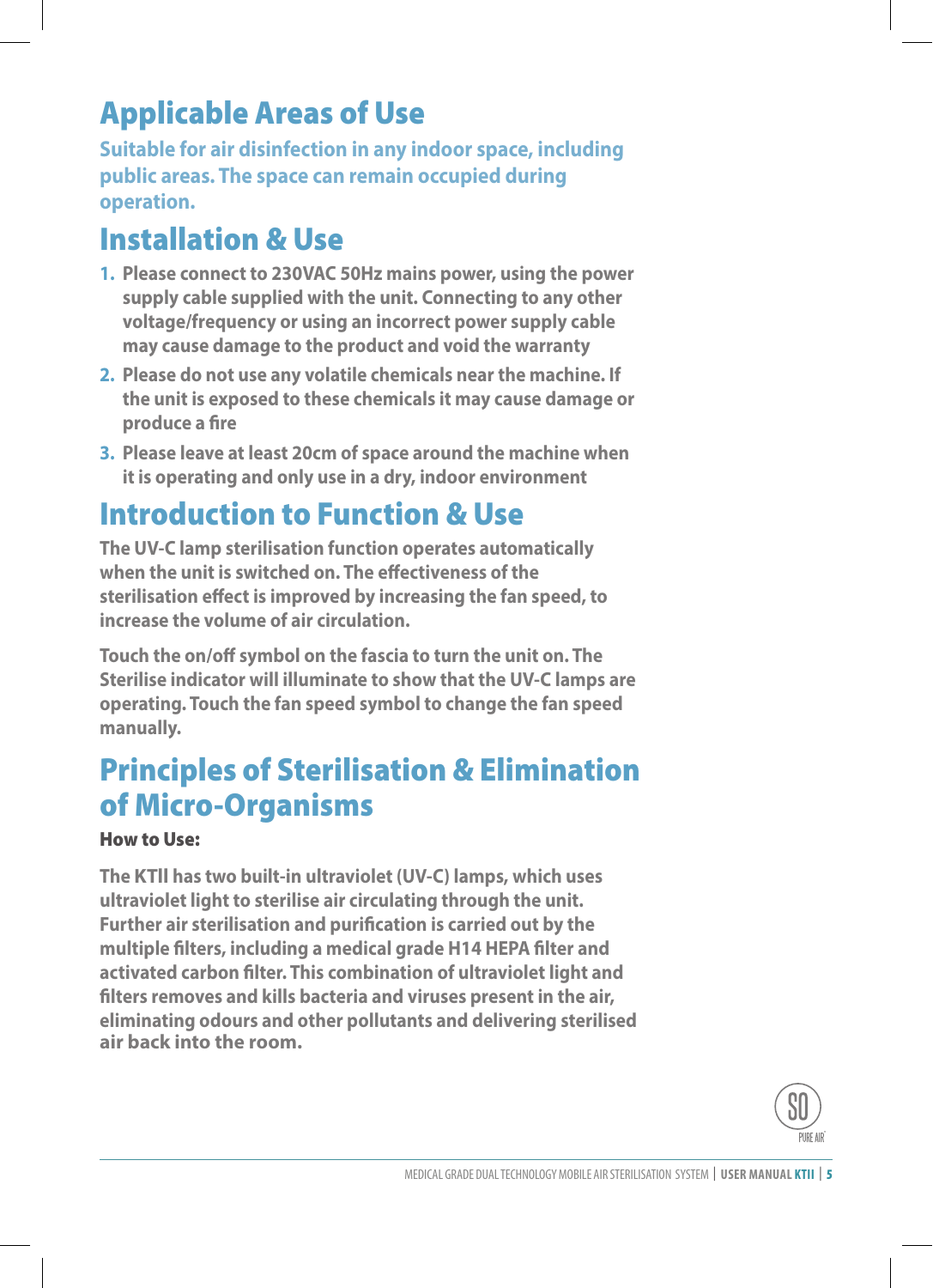# **Assembly Diagram P art F unconstructed**  $\mathbf{P}$



| $\mathbf{1}$   | <b>Upper cover</b>           | $\overline{7}$   | Pre air filter          |
|----------------|------------------------------|------------------|-------------------------|
| $\overline{2}$ | Air outlet                   | 8                | <b>Protective cover</b> |
| 3              | <b>HEPA filter</b>           | 9                | <b>Machine body</b>     |
| 4              | <b>Carbon filter</b>         | 10 <sup>10</sup> | <b>Butt plate</b>       |
| 5              | <b>Control circuit board</b> | (11              | Wheel                   |
| 6              | <b>UV-Clamp</b>              |                  | Fan                     |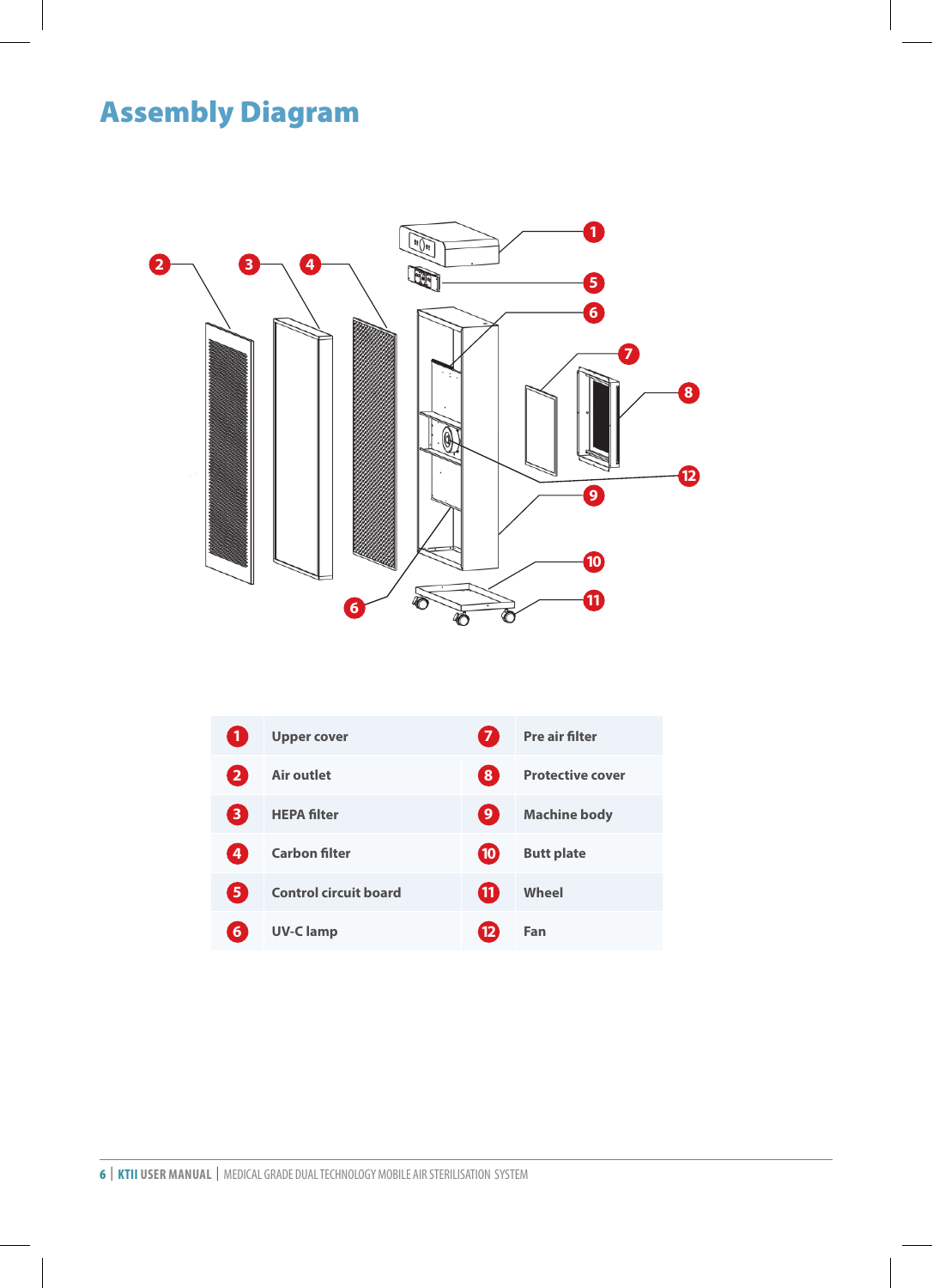# Part Function Description

| <b>FUNCTION</b>                                                                | <b>PART</b>      | NO.            |
|--------------------------------------------------------------------------------|------------------|----------------|
| Remove large particles, insects and other<br>pollutants                        | Prefilter        | 7              |
| Easy to move                                                                   | Wheel            | 11             |
| <b>Diffuse airflow</b>                                                         | Air outlet       | $\overline{2}$ |
| <b>Provide air circulation</b>                                                 | Fan              | 12             |
| Remove harmful odour filtering ≥0.3µm<br>particles                             | Air filters      | 3 & 4          |
| Kill virus/bacteria                                                            | <b>UV-Clamps</b> | 6              |
| Manually adjust the fan speed, start and stop<br>the UV-C sterilisation system | Control system   | 5              |

#### Operation Interface **Screen is to be a Standard model no to control. Operation Interface**



#### $\mathbf{a} \mathbf{v}$  model operation in the set of  $\mathbf{v}$  and  $\mathbf{v}$  is a set of  $\mathbf{v}$  and  $\mathbf{v}$  is a set of  $\mathbf{v}$  and  $\mathbf{v}$  and  $\mathbf{v}$  is a set of  $\mathbf{v}$  and  $\mathbf{v}$  and  $\mathbf{v}$  and  $\mathbf{v}$  and  $\mathbf{v}$  Numerical display: **A s s embling Drawing P art F unc tion Des c ription**

**PM2.5 level & time preset value** 

#### $P_{\text{infinite}}$  distribution of  $P_{\text{out}}$  and  $P_{\text{out}}$ **2.Status display:**

Filter replacement reminder, fan speed, sleep mode & automatic mode **3.Function button: indicators.**

#### Mode button:

**A A** *C***<sub><b>l**</sub> mode button:<br>Change operation mode – sequentially select manual, automatic, timer ending to pertation mode sequentially select mandal, determined the rest and sleep modes – see remote control instructions on page 8 for further Replacement reset: after replacing the HEPA filter, please press the only confident press the only confident of  $\mathbb{R}$ details

#### Speed button:  $\overline{\phantom{a}}$

no longer flashing, indicating that the machine has replaced that the machine has replaced the new HEPA filter, and **Change the fan speed in manual mode.** 

Replacement reminder: icon flashing on the machine indicates that HEPA filter

needs to be replaced immediately, please replace it immediately.

#### Sterilise symbol: en machine, will falshing too, please do the same same do the same same same do the same same s manually adjust the wind speed start and stop

**Air lter replacement reminder:**

pre air filter

t protective cover

machine body

**are operating. Illuminates when machine is turned on to indicate that the UV-C lamps** (  $t$  ) touch screen is just suitable for small model,  $t$  is just suitable for small model,  $t$  is just suitable for small model,  $t$ the sterilization system system system system system system system system system system system system system system system system system system system system system system system system system system system system system s

#### Service/Replacement Reminder:

Replacement reminder: *O* icon flashing on the machine indicates that the filters and UV-C lamps require changing. To arrange a service, use **the contact details provided on page 15. The icon will stop flashing following maintenance by an engineer.**

**1 Numerical display** (white) **instructions for full details on lamp and filter replacement.**If you have purchased the unit, please consult the separate maintenance

**( s mart model operation interface )** 

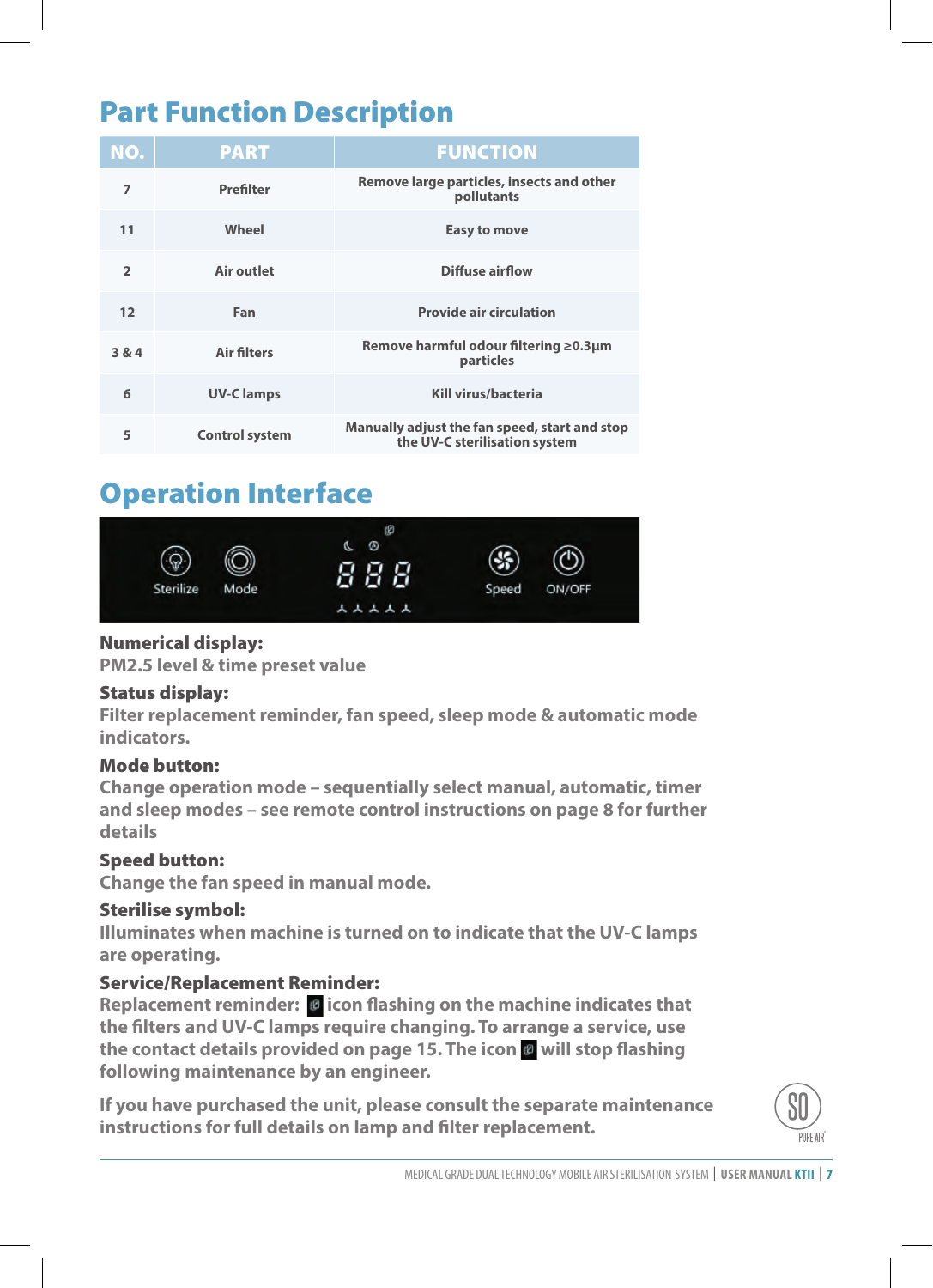## Remote Control Operation



#### On/Off:

**1.On/off: unit on or off. The control panel on**  the unit will illuminate, including the **the mate a**n Sterilise symbol. The unit will operate and spee manual mode, the speed operation under gear 1. **mode and fan speed 1. Press the on/off button to turn the with the default settings of manual** 

#### **2.Speed:** Fan Speed:

**Press the + or – button to increase period of the search or decrease the fan speed when in manual mode.**

#### Mode Buttons:

#### A. Auto Mode:

**The fan speed and air volume change rate are adjusted automatically, dependent on the level of air quality as determined by the unit's built in sensor**

#### Sterilise

**None functional. The UV-C lamp sterilise function automatically operates in 'constant on mode', when the unit is switched on.**

#### B. Manual Mode

**Press the Auto button a second time. The fan speed and air volume change rate are adjusted manually using the fan speed buttons above** 

#### C. Timer Mode:

-05- -02- **on the unit's control panel numerical The unit can be scheduled to automatically turn off after a selected period of time of between 1 and 9 hours. This is adjusted by pressing the Timer button repeatedly until the desired time period is displayed indicator**

#### D. Sleep Mode:

**Operates the unit at minimum fan speed and all control panel indicator lights are turned off, except the sleep indicator mode indicator.**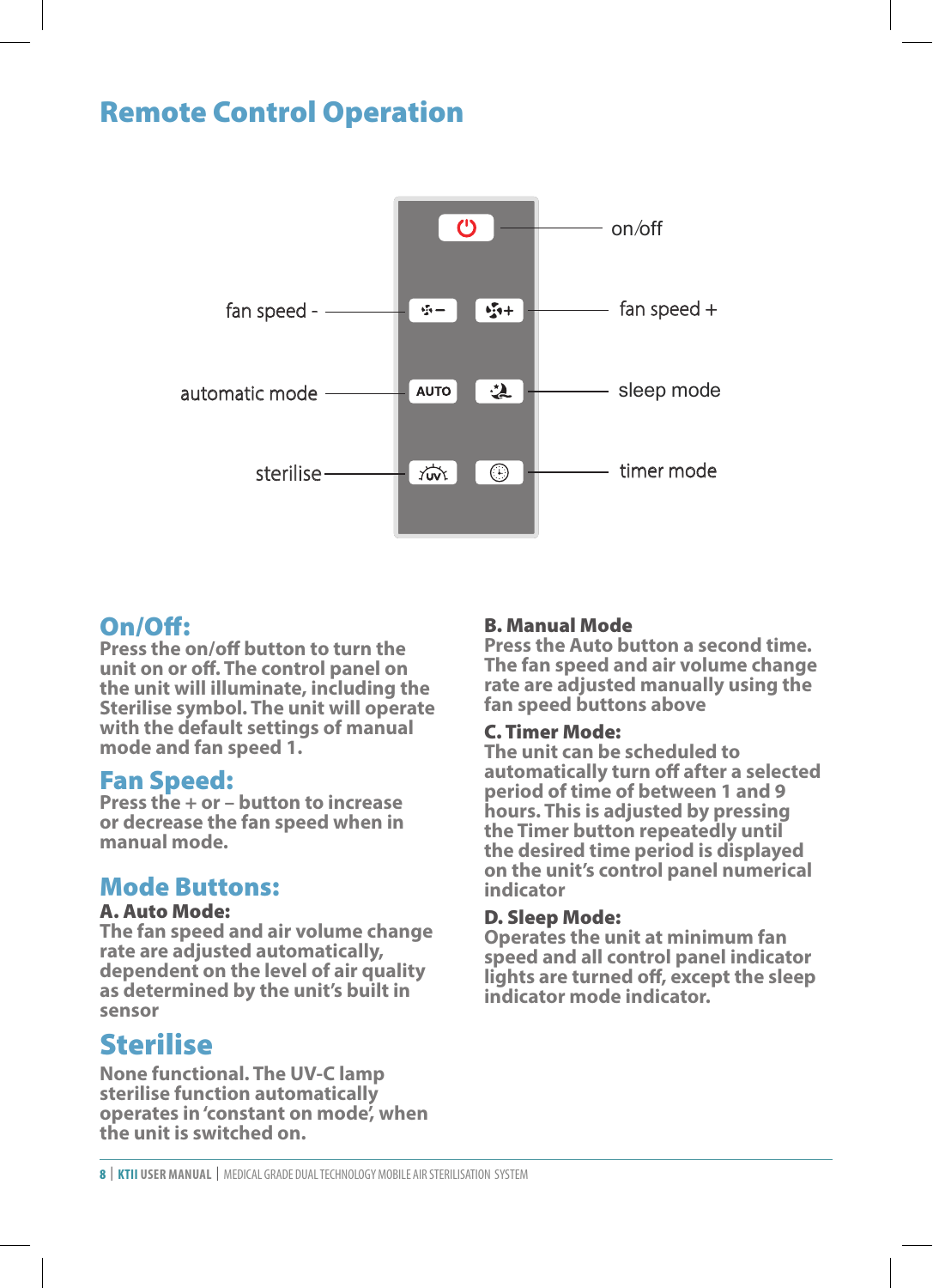# Tuya App

**Set Up and Operating Instructions**

MEDICAL GRADE DUAL TECHNOLOGY MOBILE AIR STERILISATION SYSTEM | **USER MANUAL KTII** | 9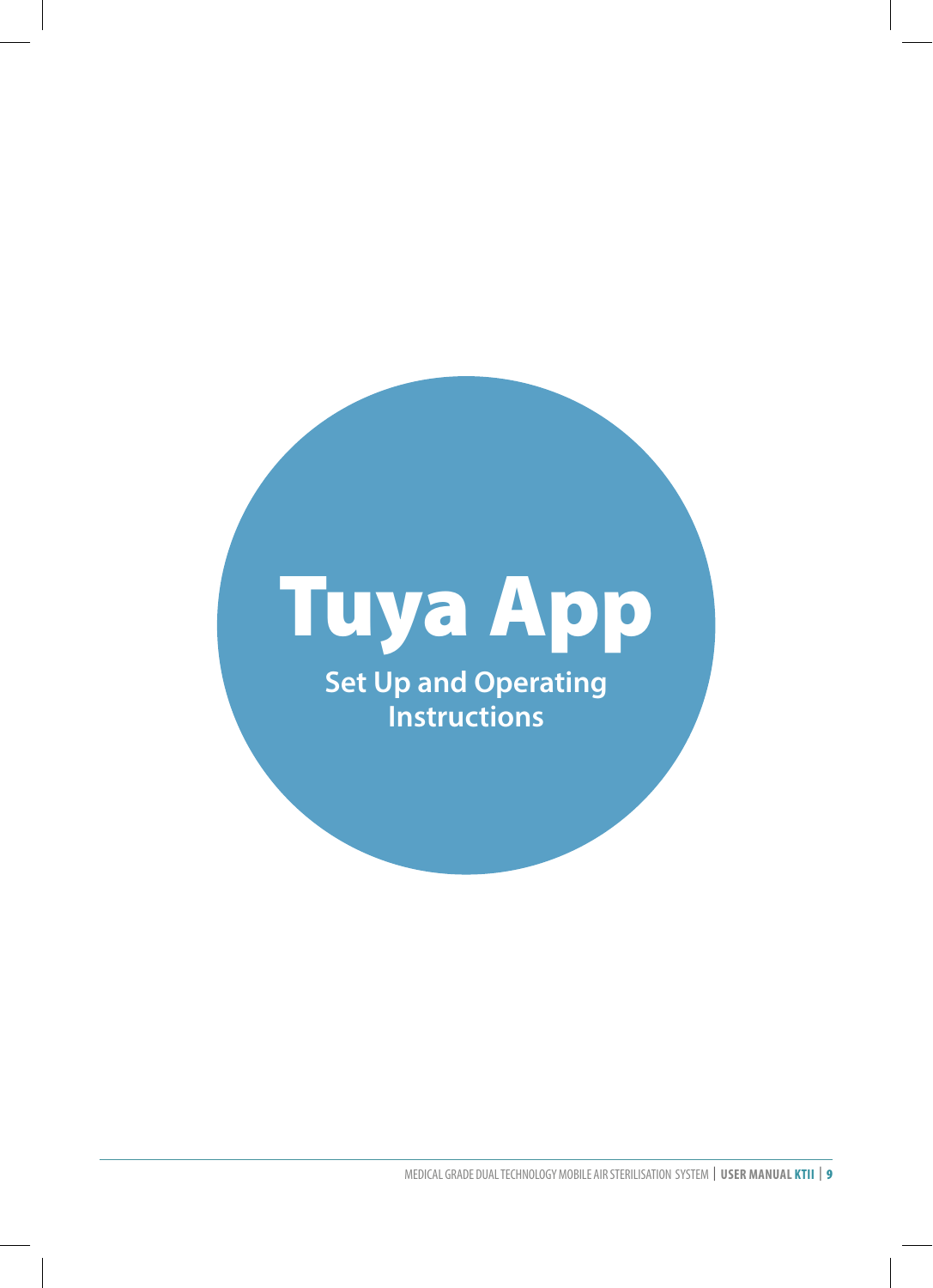# **This device can also be controlled remotely using the TUYA APP. Follow the set up instructions below.**

**1** Scan the **QR code** to download or search TuyaSmart to download and install the APP.



Plug in the device, click **power on** 3 " (<sup>1</sup>) ", then press **MODE** on the panel for 5 seconds until the "<sup>•</sup> symbol flashes (repeat it if " $\hat{\mathcal{F}}$ " symbol does not flash). Then click **Add Device**.



**2** Launch Tuya Smart and click Log In (click Sign Up first if you don't have a TUYA account) or **Try now** (some APP features may not be available without login).



4 Click **Auto Scan**, launch Location Services, WLAN (Ensure your phone and the device use the same network) and Bluetooth, and then click **Auto Scan** to search for the nearby devices available.

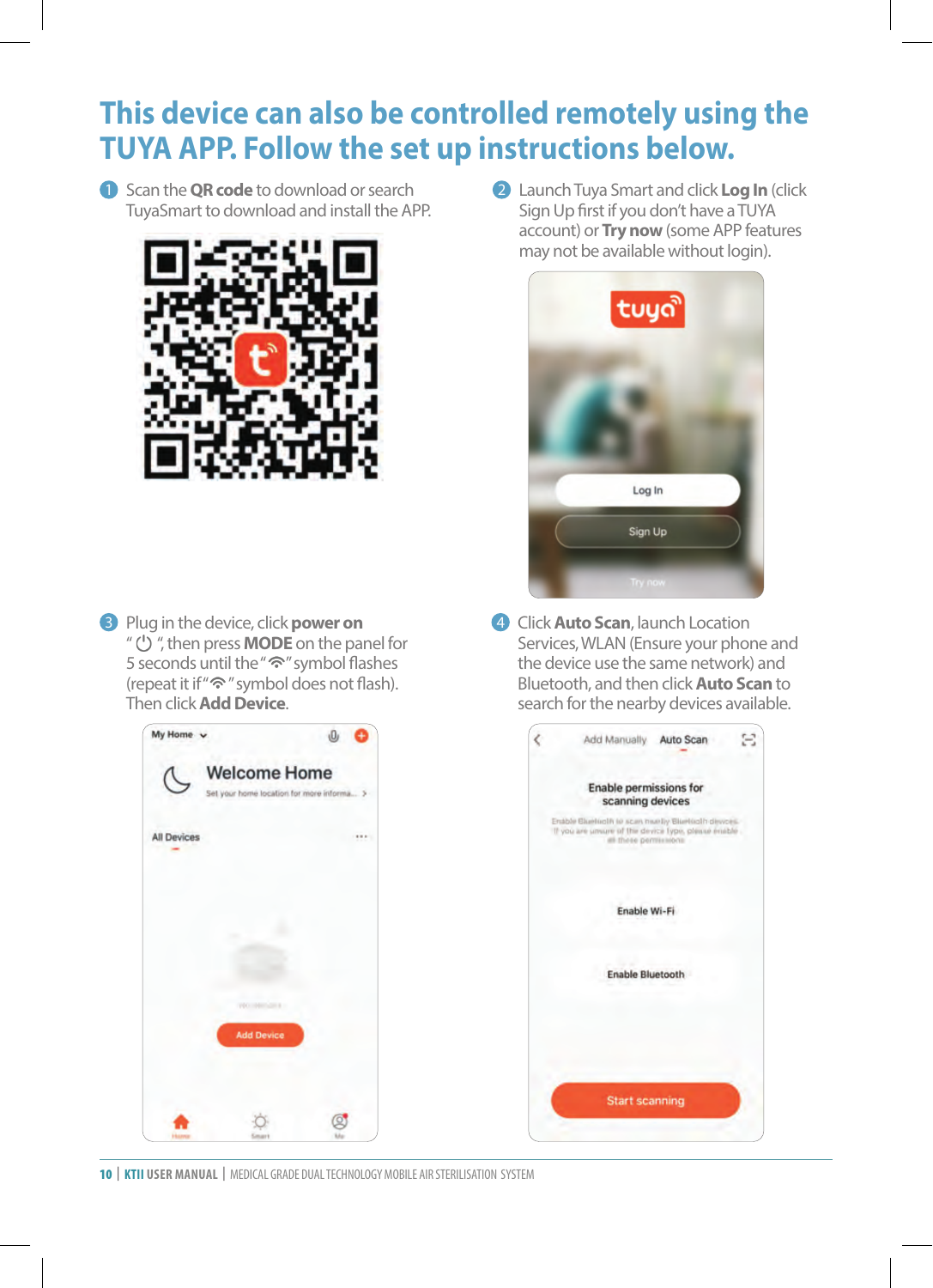**5** Click **Next** when the APP has located the available devices.



**7** APP will be automatically connected with the device, this process may take 1-3 minutes. Click "**Done**" after "**Add Successfully**". If you click the device name you can re-name it, for example: "**Air Purifier**".



**6** Input the account and password of the WLAN for the device (Ensure the device uses the same network as your phone with the same correct password. ) and click **Confirm**.

**Note:** This APP only works on 2.4GHz networks.

| Enter Wi-Fi Password |           |
|----------------------|-----------|
|                      |           |
| $2.4$ GHz            | $5G_{Hz}$ |
| TP-LINK_ceishi       |           |
| 凸                    |           |
| Cancel               | Confirm   |

8 The APP control interface will now appear. Click Icons to remote control the device. Congratulations! now you can control this device by Tuya.



MEDICAL GRADE DUAL TECHNOLOGY MOBILE AIR STERILISATION SYSTEM | **USER MANUAL KTII** | 11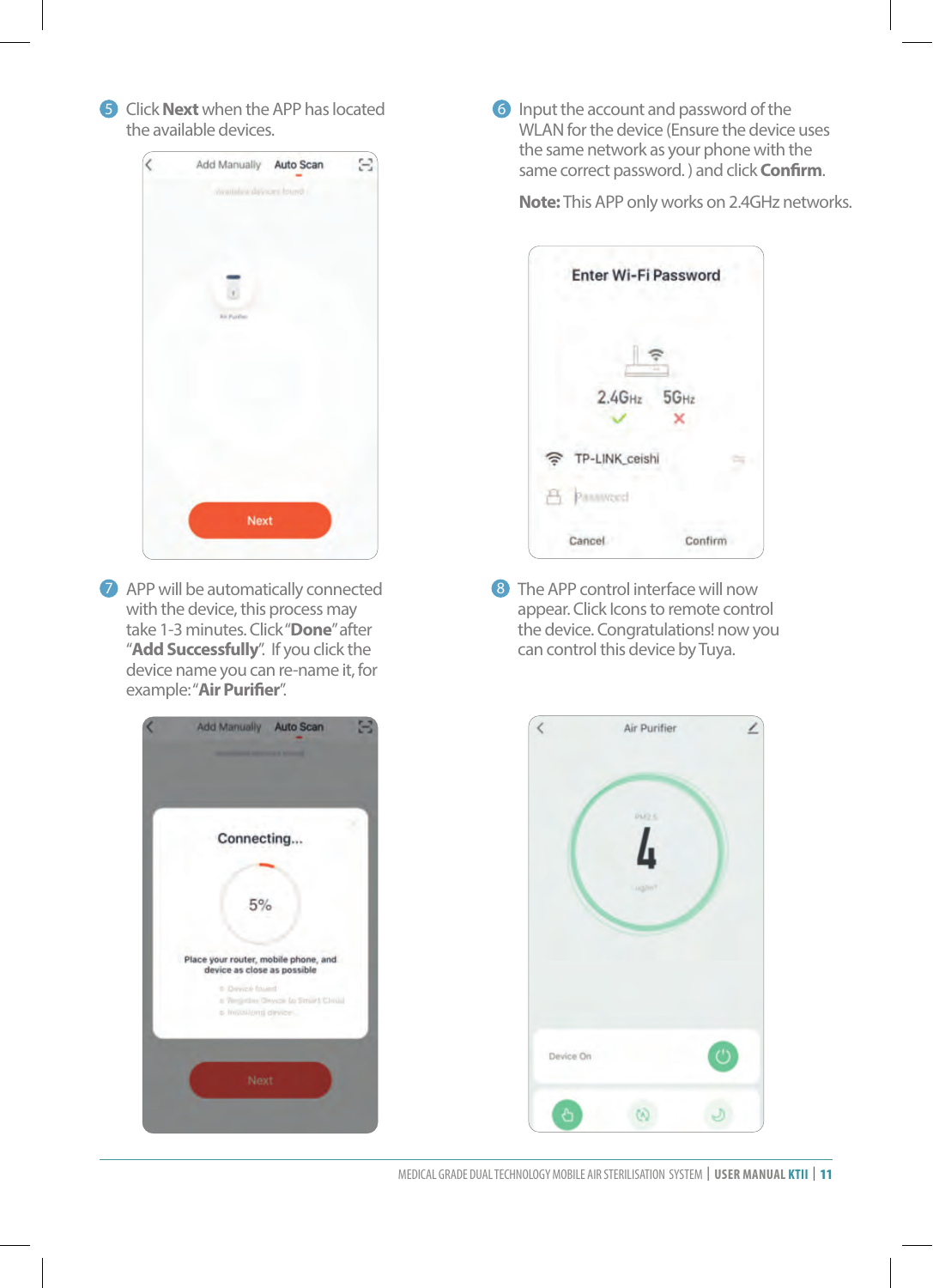# **Sharing APP control of the device with other users.**

**D** Click the " $\angle$ " by the side of the device name in the Settings interface.



**B** Click **Add Sharing** to input the other user's account name.



**2** Click Share Device for device sharing.



**3** Click **Add Sharing** to input the other **1990 Click Add Successfully** the other user can control the device simultaneously.

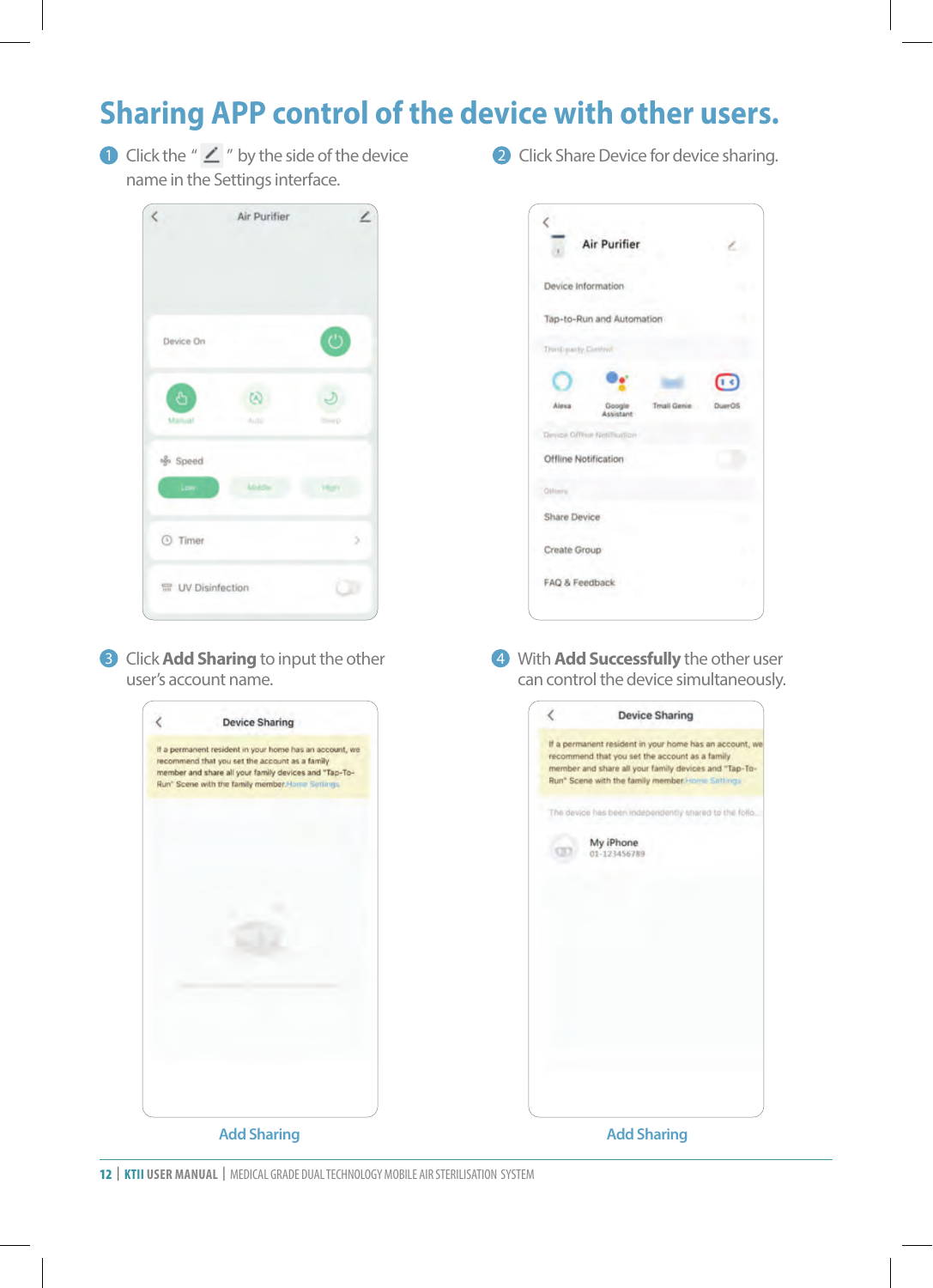#### Maintenance

**The KTll has a long, reliable service life. To ensure optimum performance, continued effective air sterilisation and safe operation, please follow these regular inspection and maintenance requirements:**

**Check the unit's casing and power supply cable regularly for signs of damage. If the power cable is damaged, isolate the mains power immediately before carrying out any further checks.**

**Keep the unit free of dust. The casing may be cleaned with a dry, soft microfibre cloth, or similar.**

**Check the pre-filter on the back of the unit every 3 months. If there is a build up of dust, remove the filter from the unit, carefully clean it using a brush or vacuum cleaner on low power and then replace the filter.**

**The internal filters and UV-C lamps need to be replaced every 12 months. This ensures that the unit continues to work effectively and that air passing through the unit continues to be sterilised.** 

**To arrange a service, please follow the instructions on page 15. If you have purchased the unit, please consult the separate maintenance instructions for full details on replacement procedures.**

**If the unit is switched off and not used for a long period of time, the power cable should be disconnected and the unit covered with a clean cloth.**

| <b>CHECK ITEM</b>                | <b>HOW TO CHECK</b>                                                                                                                                                                                                                                                                                   | <b>FREQUENCY</b> |
|----------------------------------|-------------------------------------------------------------------------------------------------------------------------------------------------------------------------------------------------------------------------------------------------------------------------------------------------------|------------------|
| <b>External wiring</b>           | visually check for damage                                                                                                                                                                                                                                                                             | 3 months         |
| Pre filter                       | check whether the surface<br>is damaged; clean every 3<br>months                                                                                                                                                                                                                                      | 3 months         |
| <b>Centrifugal fan and motor</b> | the centrifugal fan must<br>rotate smoothly without<br>generating abnormal sound.<br>If abnormal sound is heard,<br>please confirm whether<br>there is a foreign body in<br>the blower and whether the<br>noise of the motor bearing<br>is abnormal. If the motor has<br>problems, please replace it. | 12 months        |
| <b>UV-Clamps</b>                 | replace every 12 months at<br>same time as internal filters                                                                                                                                                                                                                                           | 12 months        |

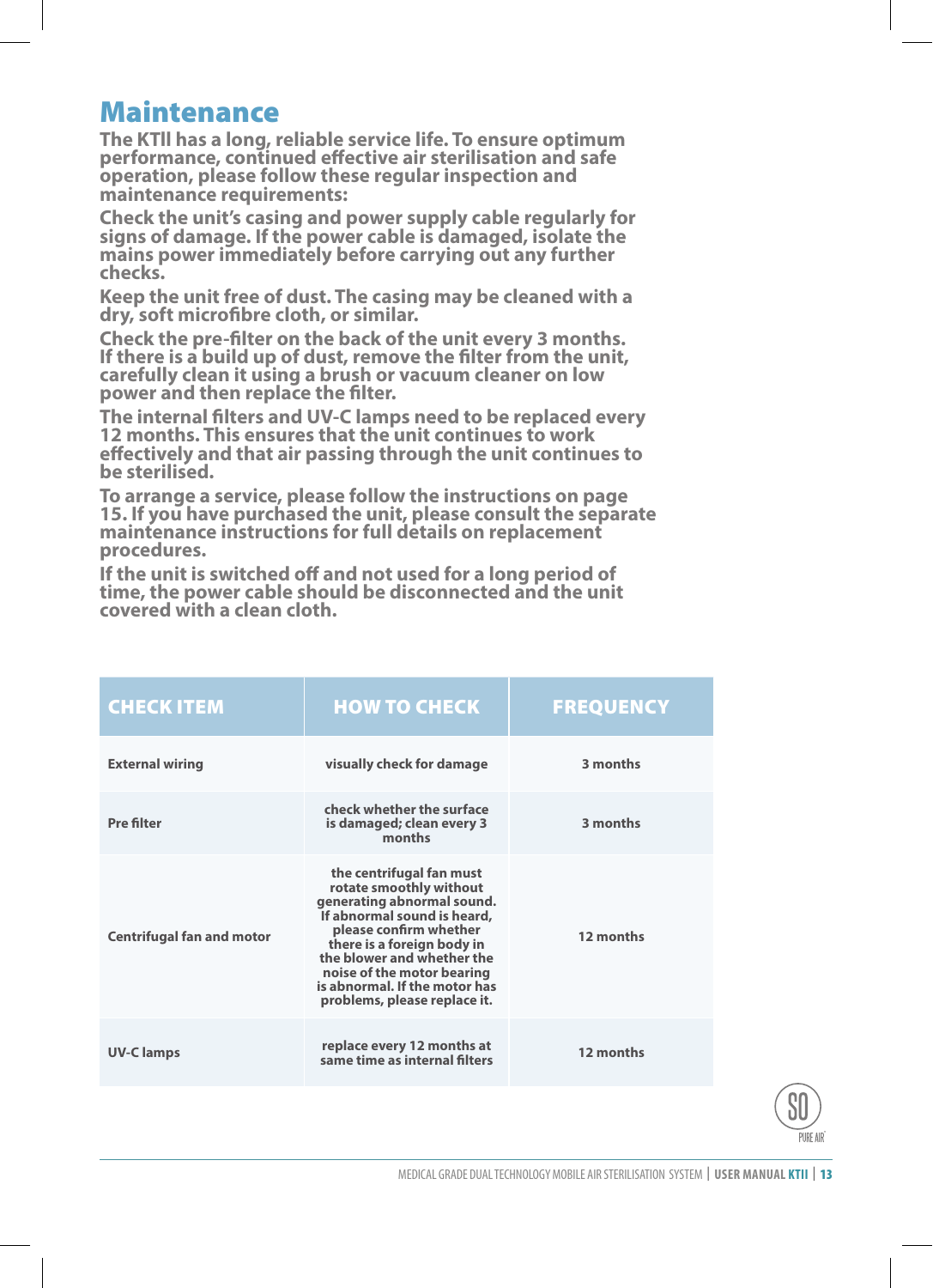## Important Safety Instructions

- **Please read this manual fully before using the KTll, to avoid personal injury and potential damage to the unit or property. Use only the power cable supplied and connect to an appropriate, earthed 230V AC mains power supply.**
- **Please do not use other forms of power supply.**
- **Please keep the unit clean. Do not store flammable materials close to the unit. This can affect the air sterilisation system and may increase the risk of fire.**
- **Please use both hands when moving the unit around on the wheels, to prevent it from tilting or falling, potentially causing personal injury or damage to the unit.**
- **The unit should be maintained regularly in accordance with the instructions in this manual. The internal filters and UV-C lamps must be replaced annually, otherwise the air sterilisation will be adversely affected. All maintenance should be carried out with the power turned off and the power supply cable unplugged from the mains supply, to avoid the risk of electric shock.**
- **Flammable substances (such as alcohol, acetone, gasoline (kerosene) oil, paint thinner, etc.) must not be used to clean any part of the unit during maintenance, to avoid the risk of fire, personal injury and damage to property or the unit.**
- **The UV-C lamps and internal filters must be changed in accordance with the maintenance schedule, or earlier if any are damaged or the unit has high usage and long operational hours.**

## Transportation/Storage

**During transportation, avoid wet or damp environments, physical damage and corrosive materials. The unit should be stored in a well-ventilated and dry room, avoiding strong sunlight. Multiple units or other items should not be stacked on top of each unit.**

# Packing List

|                            | <b>QUANTITY</b> |                       | <b>QUANTITY</b> |
|----------------------------|-----------------|-----------------------|-----------------|
| <b>KTII Air Steriliser</b> |                 | User manual           |                 |
| <b>Power Supply Cable</b>  |                 | <b>Remote control</b> |                 |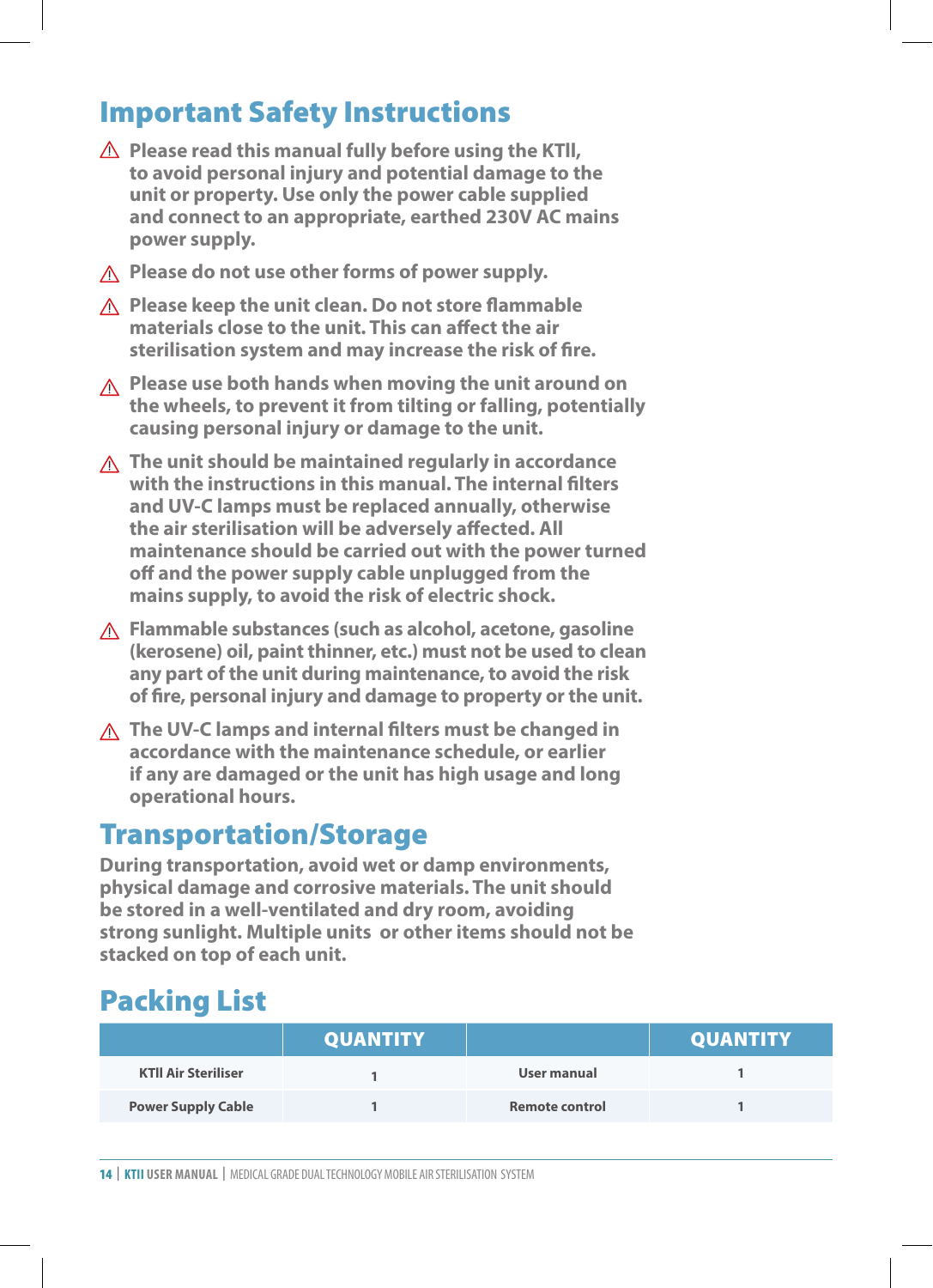**To ensure optimum performance and continued safe operation of this air sterilisation system, the unit must be serviced every 12 months as a minimum. For high use, long operation hours units, we recommend that servicing is carried out more regularly.**

**Servicing includes replacement of all main consumable filters and the UV-C lamps, plus cleaning of the permanent filters and air quality sensor. The first service is included free of charge for all machines 12 months after purchase. If you have entered into a lease or maintenance agreement, further services will be provided every 12 months during the agreement term.**

**To arrange a service or order a filter kit containing all required filters and lamp, email sales@sopureair.co.uk**

| <b>SERVICE LOG</b> |                                |                         |               |                         |
|--------------------|--------------------------------|-------------------------|---------------|-------------------------|
| <b>DATE</b>        | DETAILS OF<br>WORK CARRIED OUT | <b>NAME OF ENGINEER</b> | <b>SIGNED</b> | <b>NEXT SERVICE DUE</b> |
|                    |                                |                         |               |                         |
|                    |                                |                         |               |                         |
|                    |                                |                         |               |                         |
|                    |                                |                         |               |                         |
|                    |                                |                         |               |                         |
|                    |                                |                         |               |                         |
|                    |                                |                         |               |                         |
|                    |                                |                         |               |                         |
|                    |                                |                         |               |                         |
|                    |                                |                         |               |                         |
|                    |                                |                         |               | SO                      |

PIIRE AIR